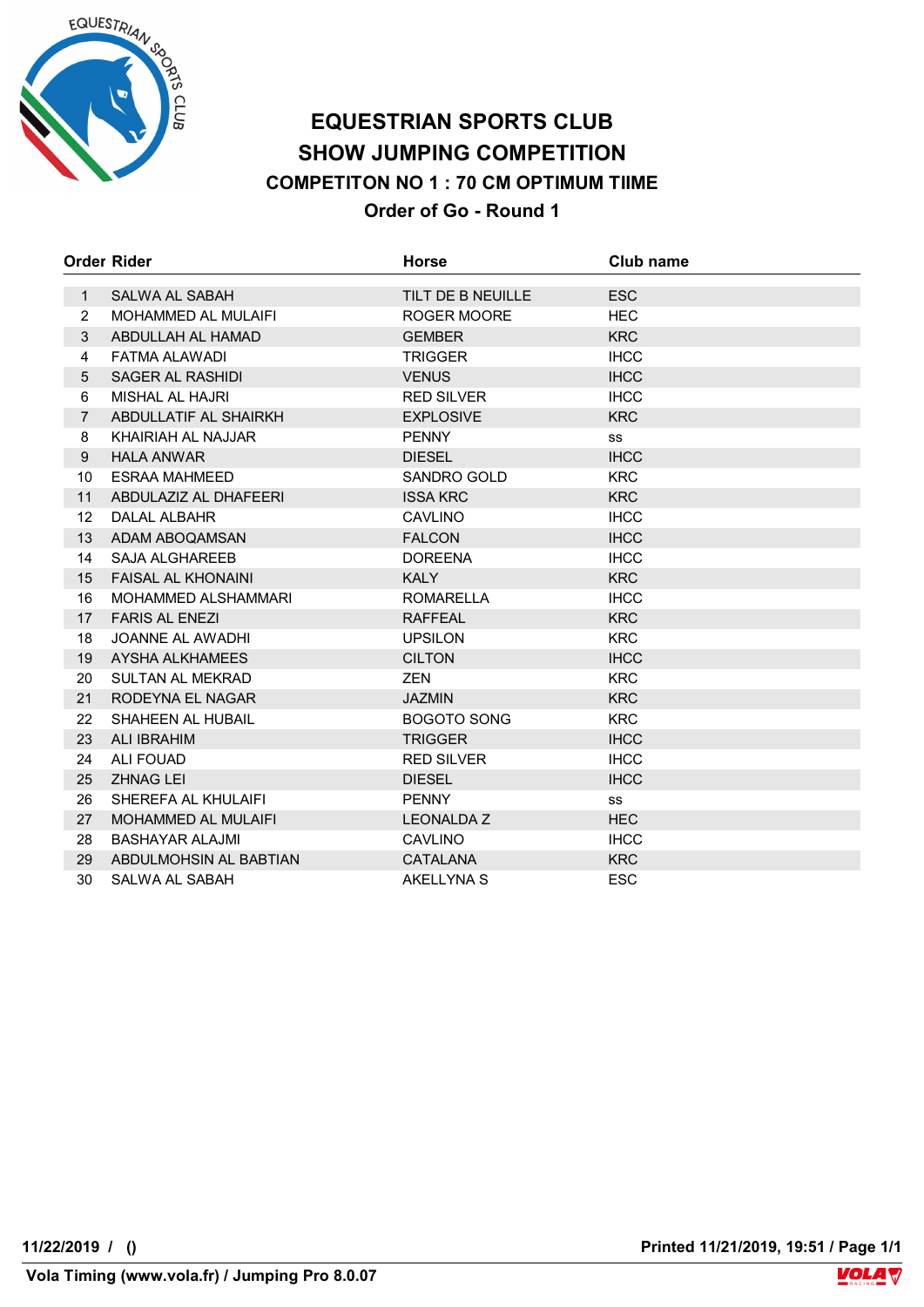

### **EQUESTRIAN SPORTS CLUB SHOW JUMPING COMPETITION COMPETITON NO 1 : 90 CM OPTIMUM TIIME Order of Go - Round 1**

|                | <b>Order Rider</b>                   | <b>Horse</b>                   | Club name        |
|----------------|--------------------------------------|--------------------------------|------------------|
| $\mathbf{1}$   | <b>MUSAD ABDULJADER</b>              | <b>DUNDEE</b>                  | <b>KRC</b>       |
| $\overline{2}$ | <b>GHIZLAN AL KHALDI</b>             | <b>ALBERTO</b>                 | SS               |
| 3              | <b>DEEMA AL JASER</b>                | <b>ASTRIX</b>                  | <b>KRC</b>       |
| 4              | <b>GHAZI AL FULAIJ</b>               | <b>UPSILION</b>                | <b>KRC</b>       |
| 5              | RAYAN AL AMEERI                      | <b>JOHANNA</b>                 | SS               |
| 6              | RASHED AL MUTAIRI                    | TROY                           | <b>MEC</b>       |
| $\overline{7}$ | HAMAD AL YAHYA                       | <b>UPPERCUT</b>                | <b>MEC</b>       |
| 8              | ESRAA ABDULLAH                       | <b>SEVENTEEN</b>               | <b>MEC</b>       |
| 9              | LUJAIN AL RAQAM                      | <b>CHERRY</b>                  | SS               |
| 10             | KHALID AL HOUTI                      | <b>GOLDEN</b>                  | SS               |
| 11             | <b>OHOUD ABDULAZIZ</b>               | PEPPER BOY                     | SS               |
| 12             | HUSSAIN AL KHARAFI                   | <b>VIZIR</b>                   | <b>KRC</b>       |
| 13             | FUDHAH ZAMANI                        | <b>ROSE</b>                    | SS               |
| 14             | NAJLA AL MAJED                       | <b>BENITO</b>                  | <b>MEC</b>       |
| 15             | ABDULAZIZ AL MASHOUTI                | <b>CICERO</b>                  | <b>HEC</b>       |
| 16             | MOHAMMAD EL NAGAR                    | <b>CHEREY</b>                  | <b>KRC</b>       |
| 17             | <b>SALMAN AL SHAMLAN</b>             | <b>MAXIMUS</b>                 | <b>KRA</b>       |
| 18             | <b>FARIS AL ENEZI</b>                | <b>GENTLY</b>                  | <b>KRC</b>       |
| 19             | <b>SHAHAD SAFER</b>                  | <b>TORANA</b>                  | <b>KRC</b>       |
| 20             | <b>MOHAMMAD AL MISHRI</b>            | <b>AGATE</b>                   | <b>MEC</b>       |
| 21             | DALAL AL SAFER                       | <b>JAZMIN</b>                  | <b>KRC</b>       |
| 22             | FATIMA AL MULLA                      | SANDRO GOLD                    | <b>KRC</b>       |
| 23             | <b>WAJD AL QADEERI</b>               | F-QAMPIONE                     | <b>KRC</b>       |
| 24             | DEHDAN AL MUTAIRI                    | <b>BOGOTA SONG</b>             | <b>KRC</b>       |
| 25             | ABDULELAH AL TURKI                   | <b>LYANA</b>                   | <b>MEC</b>       |
| 26             | ALI AL AJMI                          | <b>HARVALO</b>                 | MEC              |
| 27             | <b>SUZY HOWES</b>                    | <b>CAESAR</b>                  | SS               |
| 28             | <b>TAWAD AL HARDAN</b>               | <b>GOLDEN</b>                  | SS               |
| 29             | ABDULLAH AL NAGDI                    | <b>ZORAME</b>                  | <b>KRC</b>       |
| 30             | DARY AL MUTAIRI                      | <b>RATATOUILLE</b>             | <b>MEC</b>       |
| 31<br>32       | MOHAMAD BUQAMMAZ<br>MONIRA AL YAQOUB | <b>ESPRIT</b><br><b>CHEREY</b> | SS<br><b>KRC</b> |
| 33             | LULUWA AL SABAH                      | <b>LEAR KIARLY</b>             | <b>KRC</b>       |
| 34             | <b>BAREEQ ALALI</b>                  | <b>VENUS</b>                   | <b>IHCC</b>      |
| 35             | <b>MOHAMED ALSHEMARI</b>             | SANDY                          | <b>IHCC</b>      |
| 36             | LATIFA AL RESHAID                    | <b>ELECTRA</b>                 | SS               |
| 37             | NAJAT ABDULLAH                       | <b>CITY LOMA</b>               | <b>IHCC</b>      |
| 38             | MUSAD ABDULJADER                     | <b>BABINSKI</b>                | <b>KRC</b>       |
| 39             | AISHA AL REFAE                       | <b>ROSE</b>                    | SS               |
| 40             | ABDULAZIZ AL DHAFEERI                | <b>GEMBER</b>                  | <b>KRC</b>       |
| 41             | LULWA AL HASOUN                      | <b>DALI</b>                    | SS               |
| 42             | ABDULREHMAN AL FADHLI                | A LA CARTE                     | <b>KRC</b>       |
| 43             | AMER AL SHATTI                       | HIMALAYA                       | <b>ESC</b>       |
| 44             | ABDULWAHAB AL SULTAN                 | <b>MARIO</b>                   | <b>ESC</b>       |
| 45             | MOHAMMAD AL SAEED                    | <b>CYRANO</b>                  | <b>MEC</b>       |
| 46             | DALAL AL OBAID                       | <b>SAMOUR</b>                  | <b>HEC</b>       |
|                |                                      |                                |                  |

**11/22/2019 / () Printed 11/21/2019, 19:51 / Page 1/2**

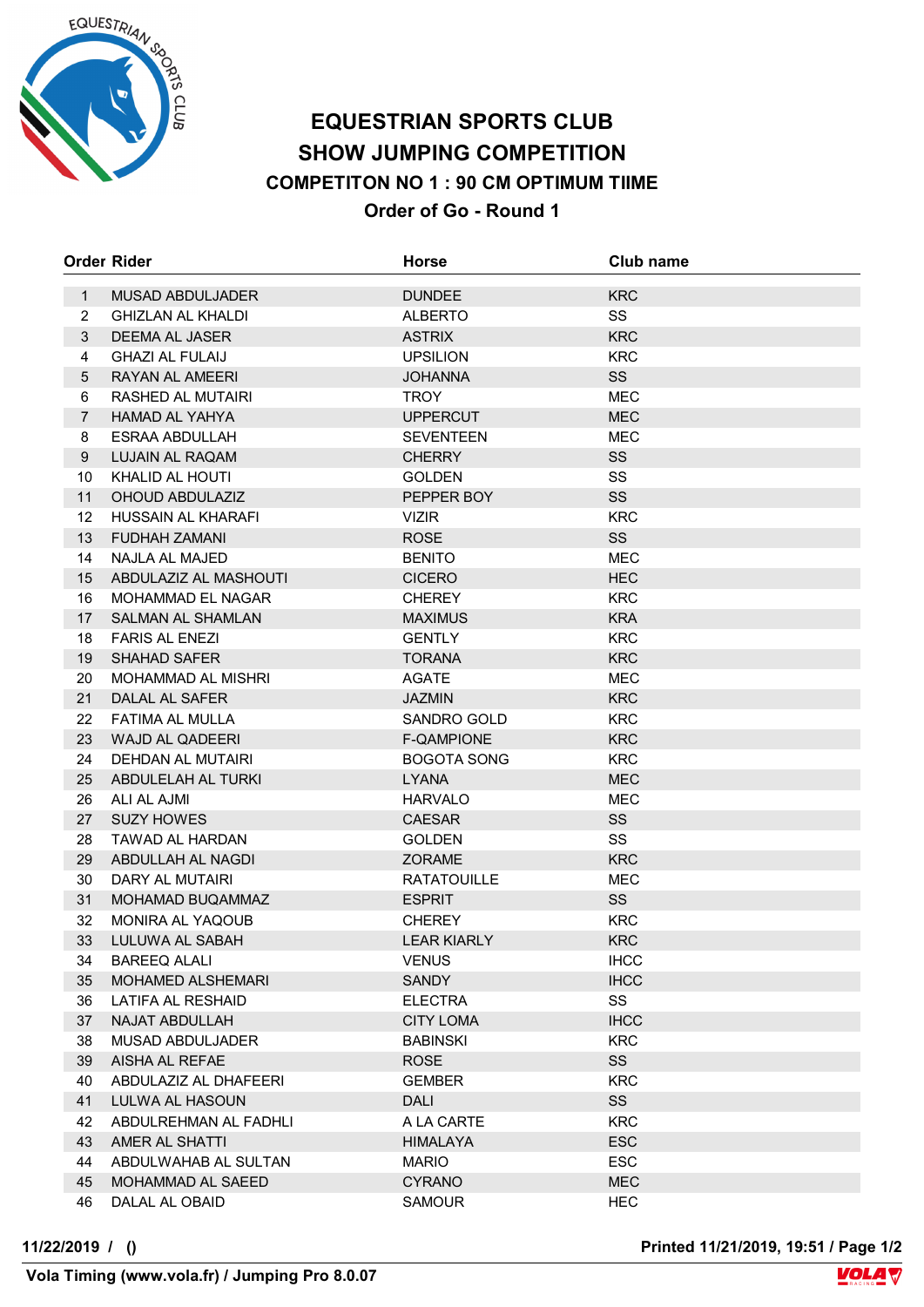

#### **EQUESTRIAN SPORTS CLUB SHOW JUMPING COMPETITION COMPETITON NO 1 : 90 CM OPTIMUM TIIME Order of Go - Round 1**

|    | <b>Order Rider</b>        | <b>Horse</b>         | Club name   |
|----|---------------------------|----------------------|-------------|
|    |                           |                      |             |
| 47 | OHOUD ABDULAZIZ           | <b>STUNNING STAR</b> | SS.         |
| 48 | FATIMA AL MUDAHKA         | <b>DURANIA</b>       | <b>KRC</b>  |
| 49 | <b>FAISAL AL KHONAINI</b> | <b>LEAR KIARLY</b>   | <b>KRC</b>  |
| 50 | MOHAMMAD AL AJEEL         | TAC.                 | <b>KRC</b>  |
| 51 | <b>FAISAL AL SHATTI</b>   | <b>ANTA</b>          | <b>SS</b>   |
| 52 | AHMAD AL ASKAR            | <b>TROY</b>          | <b>MEC</b>  |
| 53 | MISHAL AL MUTIRI          | <b>CITY LOMA</b>     | <b>IHCC</b> |
| 54 | AHMED ALBAGHLY            | <b>COMBRA</b>        | ME CLUB     |
| 55 | <b>MONIRA AL YAQOUB</b>   | A LA CARTE           | <b>KRC</b>  |
| 56 | <b>GHAZI AL FULAIJ</b>    | <b>F-QAMPIONE</b>    | <b>KRC</b>  |
| 57 | <b>MARIAM AL ALI</b>      | DALI                 | SS.         |
| 58 | MOHAMMAD EL NAGAR         | <b>BABINSKI</b>      | <b>KRC</b>  |
| 59 | <b>FATIMA AL MULLA</b>    | <b>DUNDEE</b>        | <b>KRC</b>  |

**11/22/2019 / () Printed 11/21/2019, 19:51 / Page 2/2**

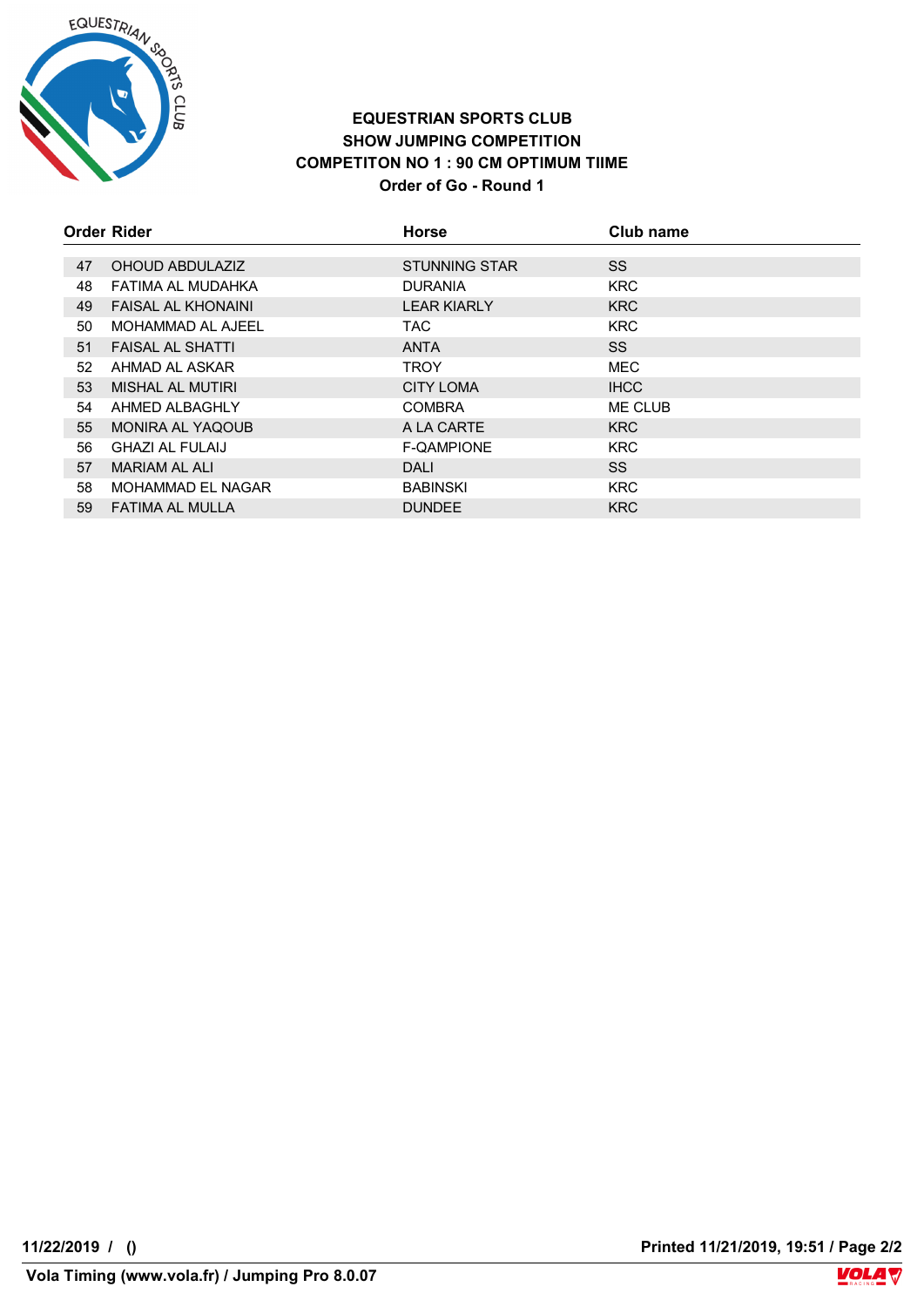

## **EQUESTRIAN SPORTS CLUB SHOW JUMPING COMPETITION COMPETITON NO 2 : 105 CM OPTIMUM TIIME Order of Go - Round 1**

|                | <b>Order Rider</b>                            | <b>Horse</b>                | Club name                |
|----------------|-----------------------------------------------|-----------------------------|--------------------------|
| $\mathbf{1}$   | METEAB AL MUTAIRI                             | <b>CARAMEL</b>              | <b>KR CLUB</b>           |
| $\overline{2}$ | ALI AL REFAI                                  | <b>AXIOS</b>                | <b>KR CLUB</b>           |
| 3              | <b>ALI ALSAGER</b>                            | <b>LACORDE</b>              | ME CLUB                  |
| 4              | MANNAA AL AJMI                                | <b>VASCO</b>                | <b>MEC</b>               |
| 5              | <b>HAMAD AL ALI</b>                           | <b>RAFALE</b>               | <b>MEC</b>               |
| 6              | AMER A AL SHATTI                              | <b>AGATE</b>                | <b>MEC</b>               |
| $\overline{7}$ | <b>MISK MARSHOUD</b>                          | <b>IUPITER</b>              | ESC                      |
| 8              | FAWAZ ALGHENAIMAN                             | <b>LAMBORGHINI</b>          | ME CLUB                  |
| 9              | <b>SHAHAD AWADH</b>                           | <b>DUCHEES</b>              | <b>KRC</b>               |
| 10             | <b>BADRA AL AWADHI</b>                        | <b>CALLISTIMON</b>          | <b>KR CLUB</b>           |
| 11             | <b>GHALA AL DABBOUS</b>                       | <b>EASY</b>                 | <b>SS</b>                |
| 12             | <b>JANA AL ZANKI</b>                          | <b>RB</b>                   | SS                       |
| 13             | <b>KHALID BURISLI</b>                         | <b>ZUES</b>                 | <b>SS</b>                |
| 14             | <b>MOHAMMED ALMOUSA</b>                       | <b>GOLGA</b>                | ME CLUB                  |
| 15             | <b>MOHAMMAD AL KHUBAIZI</b>                   | <b>LUCKY LOUISE</b>         | <b>HEC</b>               |
| 16             | <b>MOHAMAD AL WASMI</b>                       | <b>LALEE LU</b>             | SS                       |
| 17             | <b>FAISAL AL WASMI</b>                        | <b>GRANSASSO</b>            | <b>KRC</b>               |
| 18             | <b>SARA AL MUNAIFI</b>                        | <b>BING</b>                 | <b>KRC</b>               |
| 19             | <b>TAHER AL WAWAN</b>                         | <b>CHERRY</b>               | <b>SS</b>                |
| 20             | MOHAMMAD AL MARSHOUD                          | <b>COOPER</b>               | <b>KRC</b>               |
| 21             | <b>JUDY AYASH</b>                             | <b>FEMME FATAL</b>          | SS                       |
| 22             | ALI AL SAYEGH                                 | <b>UNIVINCHI</b>            | SS                       |
| 23             | ABDULLAH AL RAMADHAN                          | <b>CARL</b>                 | <b>MEC</b>               |
| 24             | SHEREEFA AL HAZZAA                            | <b>VASCO</b>                | <b>MEC</b>               |
| 25             | YAQOUB AL NASALLAH                            | <b>HIDI</b>                 | <b>HEC</b>               |
| 26             | <b>FAISAL AL SHATTI</b>                       | <b>CC</b>                   | SS                       |
| 27             | SAUD AL KHARJI                                | <b>VAGAS</b>                | <b>KRC</b>               |
| 28             | <b>FAWAZ AL RASHED</b>                        | <b>RAMIRO</b>               | <b>ESC</b>               |
| 29             | EBTISSAM AL HADDAD                            | <b>VIENNA</b>               | <b>MEC</b>               |
| 30             | ALI AL OBAIDALY                               | EMMA D                      | <b>KRC</b>               |
| 31<br>32       | <b>TALA BARAKAT</b>                           | <b>SHAKIRA</b>              | <b>HEC</b>               |
| 33             | ABDUIRAHMAN ALMUDAHKA<br>MARSHOUD AL MARSHOUD | <b>TALAN</b><br><b>ICON</b> | <b>HEC</b><br><b>HEC</b> |
| 34             | KHALED AL DABBOUS                             | CARL                        | MEC                      |
| 35             | FAWAZ AL SAEED                                | <b>KASPER</b>               | <b>KRC</b>               |
| 36             | KATE LLAMAS                                   | <b>CONWAY</b>               | <b>HEC</b>               |
| 37             | SALMAN AL TEENAN                              | TIA BELLA                   | <b>ESC</b>               |
| 38             | KHALED AL HAJRI                               | <b>AMADEUS</b>              | MEC                      |
| 39             | MESHAL AL HAZEEM                              | <b>FLINSTONE</b>            | <b>KRC</b>               |
| 40             | JAWAHER BOUSHAHRI                             | <b>HALLA</b>                | <b>KRC</b>               |
| 41             | <b>BADER AL HAIFI</b>                         | <b>UNE</b>                  | <b>MEC</b>               |
| 42             | ESRAA ABDULLAH                                | <b>FLUX</b>                 | MEC                      |
| 43             | FATMA ALKHONAINI                              | <b>CECIRENA</b>             | <b>KRC</b>               |
| 44             | ALI AL REFAI                                  | <b>GROLSCH</b>              | <b>KR CLUB</b>           |
| 45             | ALI ALSAGER                                   | <b>ARMANI</b>               | ME CLUB                  |
| 46             | FATIMA AL QALLAF                              | <b>DREAM BALIA</b>          | <b>KRC</b>               |

**11/22/2019 / () Printed 11/21/2019, 19:51 / Page 1/2**

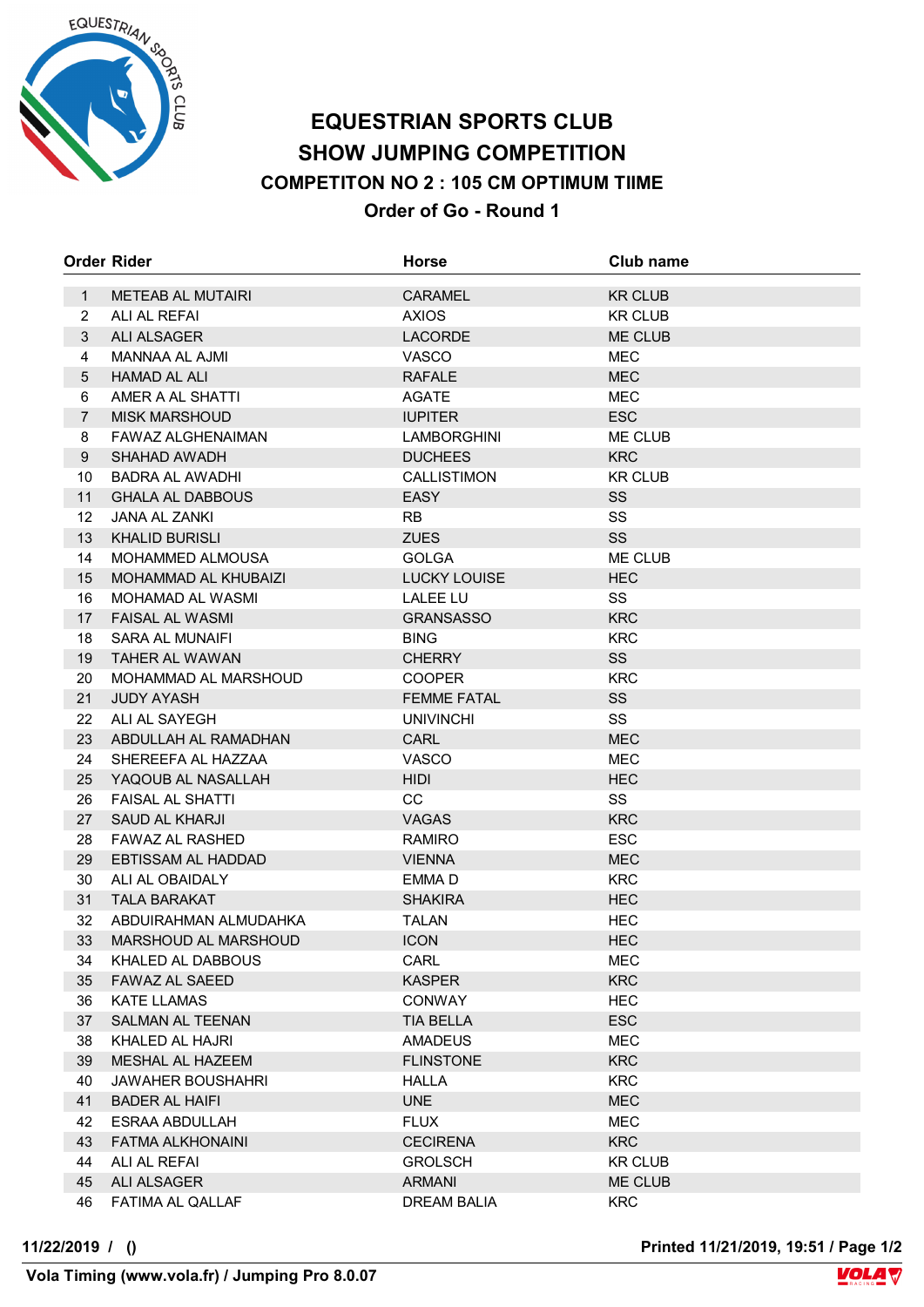

#### **EQUESTRIAN SPORTS CLUB SHOW JUMPING COMPETITION COMPETITON NO 2 : 105 CM OPTIMUM TIIME Order of Go - Round 1**

|    | <b>Order Rider</b>            | <b>Horse</b>            | Club name      |
|----|-------------------------------|-------------------------|----------------|
| 47 | NADA AL MUSALLAM              | <b>LATINO</b>           | <b>MEC</b>     |
| 48 | SAMA AL BARJAS                | <b>REALIS</b>           | <b>KRC</b>     |
| 49 | <b>ZINA AL NAFISI</b>         | <b>EMINENT FORTUNA</b>  | <b>SS</b>      |
| 50 | <b>FATMA AL DEREES</b>        | <b>ZAMALIA</b>          | SS             |
| 51 | AHMAD AL TABTABAIE            | <b>UKIDO</b>            | <b>MEC</b>     |
| 52 | ALJOUD AL SABAH               | <b>LALEE LU</b>         | SS             |
| 53 | <b>MARIA BOUSHAHRI</b>        | <b>CJINA</b>            | <b>KRC</b>     |
| 54 | <b>MOHAMMED ALMOUSA</b>       | <b>DICALE</b>           | ME CLUB        |
| 55 | SALEH AL TABTABAI             | <b>ETOYA</b>            | <b>MEC</b>     |
| 56 | KHALID AL ZUBAID              | <b>CHIN TRE</b>         | <b>KR CLUB</b> |
| 57 | <b>MOHAMMAD AL REFAIE</b>     | <b>WHOOPER</b>          | <b>MEC</b>     |
| 58 | HUSSAIN AL KHARAFI            | <b>FOXY LADY</b>        | <b>KRC</b>     |
| 59 | AHMED AL HUMAIDI              | OXER DELA VALLE         | <b>HEC</b>     |
| 60 | LULUWA AL SABAH               | <b>WORITO</b>           | <b>KRC</b>     |
| 61 | <b>SOUD AL MARSHOUD</b>       | <b>EYE CANDY</b>        | <b>SS</b>      |
| 62 | AZADE APA                     | AL CAPONE               | <b>KRC</b>     |
| 63 | AZDE APA                      | <b>BALATZAR</b>         | <b>KRC</b>     |
| 64 | <b>HAMAD ALOTTAIBI</b>        | <b>CARINA</b>           | ME CLUB        |
| 65 | <b>FAISAL AL SHATTI</b>       | <b>ERAMUS</b>           | SS             |
| 66 | NADA AL AHMAD                 | AMADEUS                 | <b>MEC</b>     |
| 67 | LULU AL ESSA                  | <b>ISABILLA</b>         | <b>KR CLUB</b> |
| 68 | <b>MISHARI AL SHATTI</b>      | <b>GRANDINA</b>         | SS             |
| 69 | <b>FAWAZ AL RASHED</b>        | ANGEL Z                 | <b>ESC</b>     |
| 70 | FAWAZ ALGHENAIMAN             | <b>ARMANI</b>           | ME CLUB        |
| 71 | ABDULLAH AL MUHANNA           | <b>HADEEL KRC</b>       | <b>KR CLUB</b> |
| 72 | ABRAR AL AZMI                 | <b>UKIDO</b>            | <b>MEC</b>     |
| 73 | MARSHOUD AL MARSHOUD          | <b>GELIONO</b>          | <b>HEC</b>     |
| 74 | ALI AL KHARAFI                | <b>SARINE</b>           | <b>KRC</b>     |
| 75 | DANA THUWAINI                 | <b>GHALYA</b>           | <b>MEC</b>     |
| 76 | RAWAN KHRAIBET                | <b>UNIVINCHI</b>        | <b>SS</b>      |
| 77 | ALIAA AL HUNAIDI              | <b>DWISKE</b>           | <b>KRC</b>     |
| 78 | <b>SALMAN AL TEENAN</b>       | <b>PINTO</b>            | <b>ESC</b>     |
| 79 | <b>REEM AL QENAI</b>          | <b>YALAMBIS ENRIQUE</b> | <b>KRC</b>     |
| 80 | <b>BADRA AL AWADHI</b>        | <b>MITSOKA</b>          | <b>KR CLUB</b> |
| 81 | SALMAN AL SHAMLAN             | <b>EMILY</b>            | <b>KRA</b>     |
| 82 | <b>MAZEN BEIRAKDAR</b>        | <b>JADORE</b>           | <b>KRC</b>     |
| 83 | <b>ESSA AL SHEHAB</b>         | <b>PAVAROTTI</b>        | <b>MEC</b>     |
| 84 | ABDULLAH AL AMMAR             | <b>ZUES</b>             | SS             |
| 85 | FAWAZ AL SHAMMARI             | <b>RAFALE</b>           | <b>MEC</b>     |
| 86 | <b>HAMAD AL ROUMI</b>         | <b>ROYAL</b>            | MEC            |
| 87 | LEEN AL NAFISI                | <b>HERCULES</b>         | <b>SS</b>      |
| 88 | <b>MOHAMAD KARAM</b>          | <b>ONYX</b>             | SS             |
| 89 | <b>IBRAHIM AL ABDULMOHSIN</b> | <b>CLIFF</b>            | <b>KRC</b>     |

**11/22/2019 / () Printed 11/21/2019, 19:51 / Page 2/2**

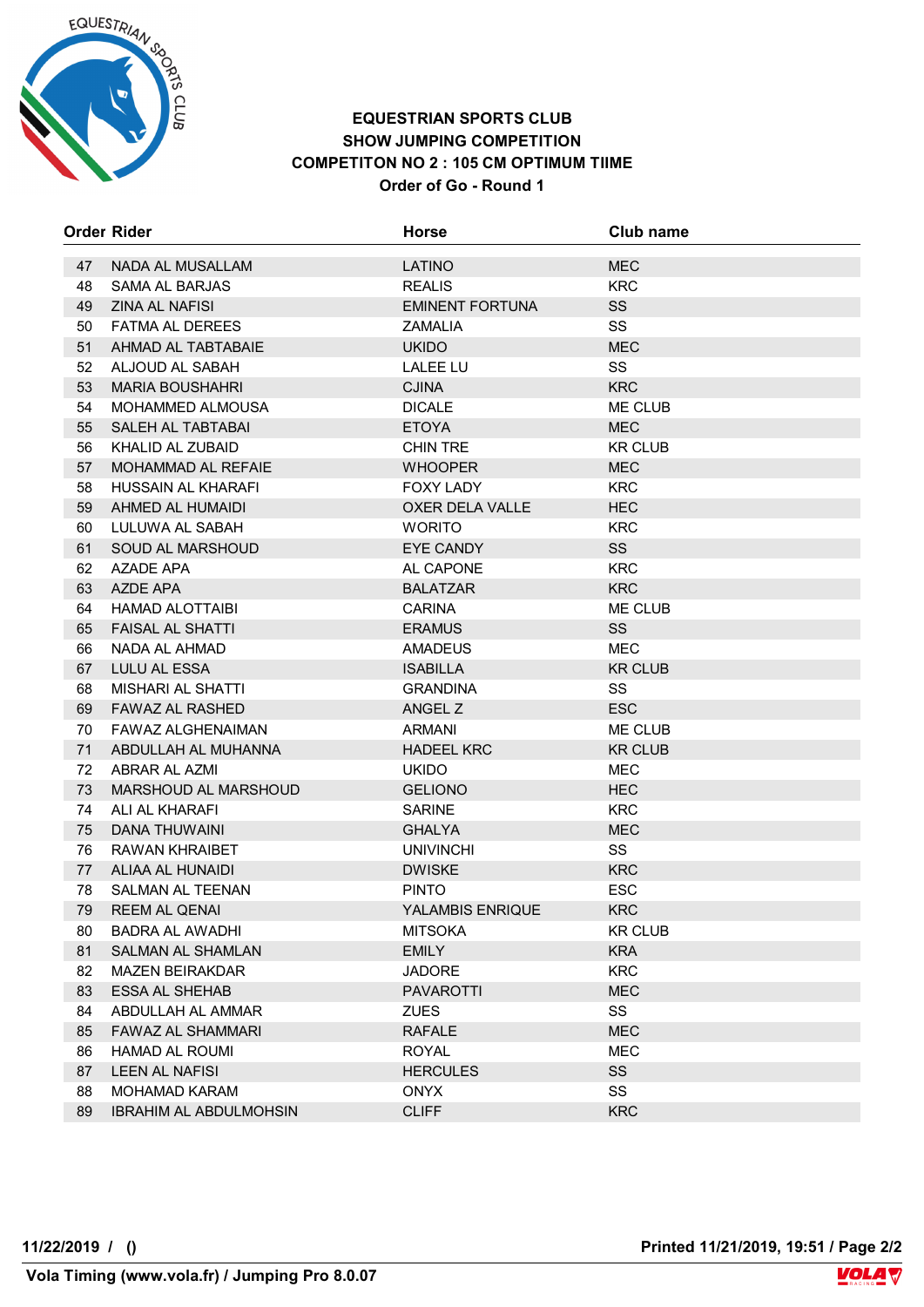

## **EQUESTRIAN SPORTS CLUB SHOW JUMPING COMPETITION COMPETITION NO 3 : 115 CM TWO PHASE Order of Go - Round 1**

|                | Order Rider                   | <b>Horse</b>         | Club name      |
|----------------|-------------------------------|----------------------|----------------|
| $\mathbf{1}$   | ABDULLAH ALAWADHI             | <b>GRACJANA</b>      | <b>ME CLUB</b> |
| 2              | YOUSEF AL NOAIMI              | <b>EQUIRANO</b>      | <b>SS</b>      |
| 3              | FATIMA AL SABAH               | <b>BORINA</b>        | <b>KR CLUB</b> |
| 4              | RAWAN AL DEREES               | LORA                 | SS             |
| 5              | <b>MISK ALMARSHOUD</b>        | <b>DOLCE VITA</b>    | <b>ESC</b>     |
| 6              | RAKAN AL HASAWI               | <b>ESCOBAR</b>       | <b>KR CLUB</b> |
| $\overline{7}$ | ANNAZ AL ANNAZ                | <b>CAMELUT</b>       | <b>ESC</b>     |
| 8              | HAMAD AL ROUMI                | <b>CEAZAR</b>        | <b>MEC</b>     |
| 9              | LAILA AL HANBALI              | <b>GREEN FIELD</b>   | <b>KRC</b>     |
| 10             | AZDE APA                      | AL PHONSO            | <b>KRC</b>     |
| 11             | KHALED AL ZUBAID              | <b>LAKIDO ONE</b>    | <b>KR CLUB</b> |
| 12             | ABDULREHMAN AL AWADHI         | LAGUNA BEACH         | <b>KR CLUB</b> |
| 13             | <b>GEMILA AL MUTAWA</b>       | <b>JONIBANTOS</b>    | <b>HEC</b>     |
| 14             | <b>FAHAD AL MASOUD</b>        | <b>LAND GRAF</b>     | <b>HEC</b>     |
| 15             | ABDULAZIZ AL AJEEL            | <b>FARO</b>          | <b>KRC</b>     |
| 16             | SHREEFA ALAWADHI              | H.DUBAI              | <b>KRC</b>     |
| 17             | ABDULLAH ALAWADHI             | <b>KATINKA</b>       | <b>ME CLUB</b> |
| 18             | KADI AL MARSHOUD              | DAREENA              | <b>HEC</b>     |
| 19             | AHMAD AL ANSARI               | <b>CHICO CLEMENS</b> | <b>ESC</b>     |
| 20             | RAWAN AL DEREES               | <b>FUNRISK</b>       | SS             |
| 21             | <b>IBRAHIM AL ABDULMOHSIN</b> | <b>BON A PARTE</b>   | <b>KRC</b>     |
| 22             | <b>MARIA BOUSHAHRI</b>        | <b>BENOIEK</b>       | <b>KRC</b>     |
| 23             | RAKAN AL HASAWI               | TAMAAR               | <b>KR CLUB</b> |
| 24             | ANNAZ AL ANNAZ                | <b>SENORITA</b>      | <b>ESC</b>     |
| 25             | <b>BANDAR JUMAA</b>           | <b>JERIZZA</b>       | <b>HEC</b>     |
| 26             | DANA AL GHANIM                | <b>BRUSSEL</b>       | AL-BIDA'A      |
| 27             | ABDULREHMAN AL AWADHI         | LOKI DOKI            | <b>KR CLUB</b> |
| 28             | YOUSEF AL NOAIMI              | <b>VALERIE</b>       | SS             |
| 29             | DARY AL MUTAIRI               | <b>VENISS</b>        | <b>MEC</b>     |
| 30             | HAMAD ALOTTAIBI               | <b>EVER OR NEVER</b> | ME CLUB        |
| 31             | ABDULAZIZ AL AJEEL            | <b>LAND LORD</b>     | <b>KRC</b>     |
| 32             | ABDUIRAHMAN ALMUDAHKA         | <b>GANELZO</b>       | <b>HEC</b>     |
| 33             | <b>FAWAZ AL SUBAIEI</b>       | <b>EVITA</b>         | <b>HEC</b>     |
| 34             | MOHAMMAD AL RAMADHAN          | <b>NARCOS</b>        | MEC            |
| 35             | <b>HALA AL MULLA</b>          | TALENTINA            | <b>KR CLUB</b> |
| 36             | <b>FATMA AL DEREES</b>        | <b>ERASMUS</b>       | SS             |
| 37             | FATIMA AL SULAIMAN            | <b>DANCING QUEEN</b> | <b>KRC</b>     |
| 38             | <b>SALMAN AL TEENAN</b>       | <b>FONTECINI</b>     | <b>ESC</b>     |

**11/22/2019 / () Printed 11/21/2019, 19:52 / Page 1/1**

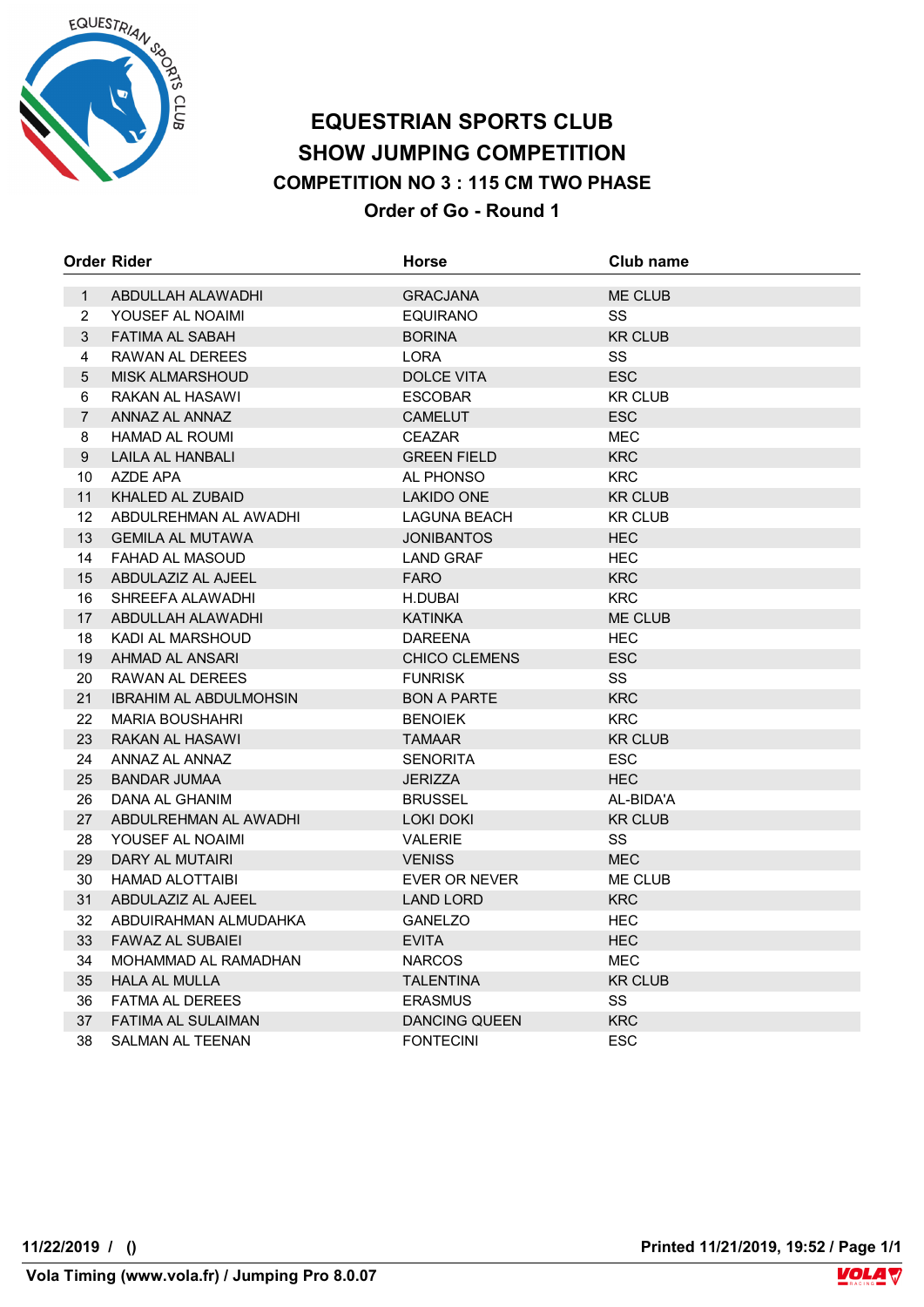

# **EQUESTRIAN SPORTS CLUB SHOW JUMPING COMPETITION COMPETITION NO 4 : 125 CM ONE ROUND WITH JUMP OFF Order of Go - Round 1**

|                 | Order Rider            | <b>Horse</b>             | Club name      |
|-----------------|------------------------|--------------------------|----------------|
|                 |                        |                          |                |
|                 | YOUSEF AL NOAIMI       | <b>BOSTON</b>            | SS.            |
| 2               | ANNAZ AL ANNAZ         | PRINCESS B               | <b>ESC</b>     |
| 3               | <b>PAVEL VORONKO</b>   | <b>ULLAN</b>             | <b>KRC</b>     |
| 4               | NASER AL AKSHAN        | <b>GAME OVER</b>         | <b>KR CLUB</b> |
| 5               | ABDULLAH AL GHARABALLY | <b>QUABOSHKA</b>         | SS.            |
| 6               | LATIFA AL HAJERI       | <b>MUCHACHA</b>          | <b>KR CLUB</b> |
| $\overline{7}$  | KHALIFA AL DABBOUS     | ULKE DU LA ROQUE         | <b>HEC</b>     |
| 8               | <b>HAMAD AL HAJERI</b> | <b>VERLAINE DE LAREN</b> | <b>ESC</b>     |
| 9               | RAKAN AL HASAWI        | <b>DENVER</b>            | <b>KR CLUB</b> |
| 10              | BANDAR JUMAA.          | AMUESANT                 |                |
| 11              | YOUSEF AL NOAIMI       | <b>SPECIAL ICE</b>       | <b>SS</b>      |
| 12 <sup>°</sup> | MOHAMMED AL DUWEESH    | CADDIE S                 | <b>HEC</b>     |

**11/22/2019 / () Printed 11/21/2019, 19:52 / Page 1/1**